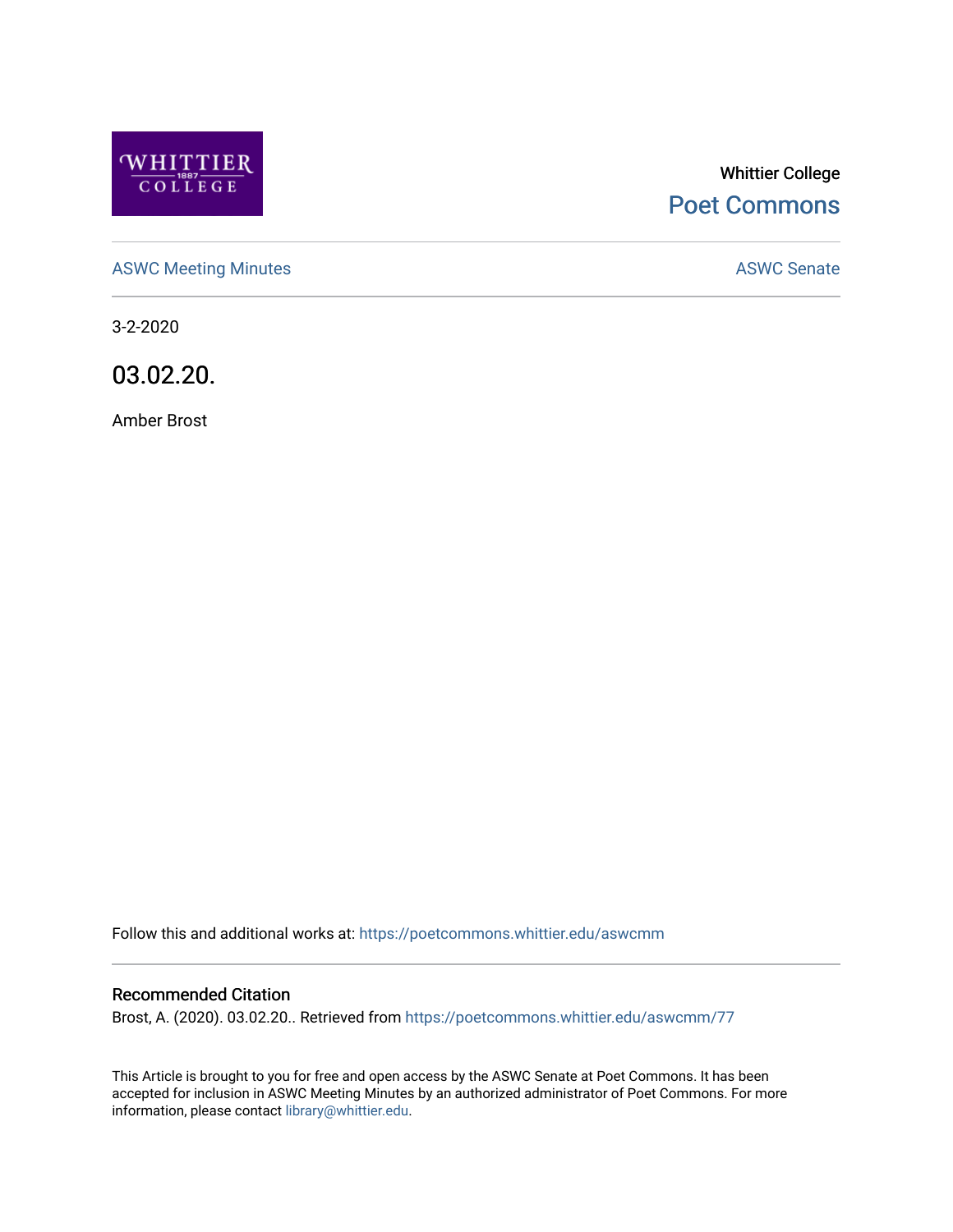

#### **Meeting Minutes for** March 2, 2020

- **I. Meeting is called to order at:** 7:04 pm
- **II. Moment of Silence/Inspirational quote**
	- **A.** INSPIRATIONAL QUOTE

Read By: Sen. Royster

#### **III. Mission Statement**

**A.** The ASWC Senate, as the governing body of the Associated Students of Whittier College, is dedicated to the betterment of the college as an institution and as a member of the broader community. The Senate shall assist on-campus clubs and organizations in creating, promoting and implementing dynamic programs and events that involve students and add value to their educational experience. This body will act as an open forum for students to voice their opinions and desires, always keeping the best interests of the ASWC in mind. In all its actions, the Senate will serve the students first with integrity, dedication, responsibility and humility.

Read By: Sen. Hagan-Martin

#### **IV. Roll Call – Secretary Brost**

- **A. Present:** Sen. Minami, Sen. Iseri, Sen. Hagan-Martin, Sen. Ross, Sen. Mendoza, Sen. Torres, Sen. Malone, Sen. Modesti, Sen. Green, Tres. Estrada, VP Joachim, Pres. Moya, Dir. Tejada, Sec. Brost, Dir. Gil, Sen. Royster, Sen. Gracia, Sen. Segura, Sen. Eccles, Sen. Hidalgo, Sen. Alvarez
- **B. Absent excused:** Sen. Casserly-Simmons, Sen. Garrison, Sen. Angileri
- **C. Unexcused:**

#### **V. Minutes Amendment/Approval**

- **A. Approved by:** Sen. Royster
- **B. Seconded by:** Sen. Torres
- **VI. Public Voice**
	- **A.** N/A

#### **VII. President's Message -** *President Moya*

**A.** Good evening everyone, I appreciate you all being here. Last week we had quite an eventful week and I just want to once again thank all the senators for being so diligent in gathering feedback from their constituents and all the students that came in to share their thoughts. This week, myself and a couple other senators met with Sean, alongside Deanna, to touch base regarding the deficit. I will provide an update when we get to that point in the agenda.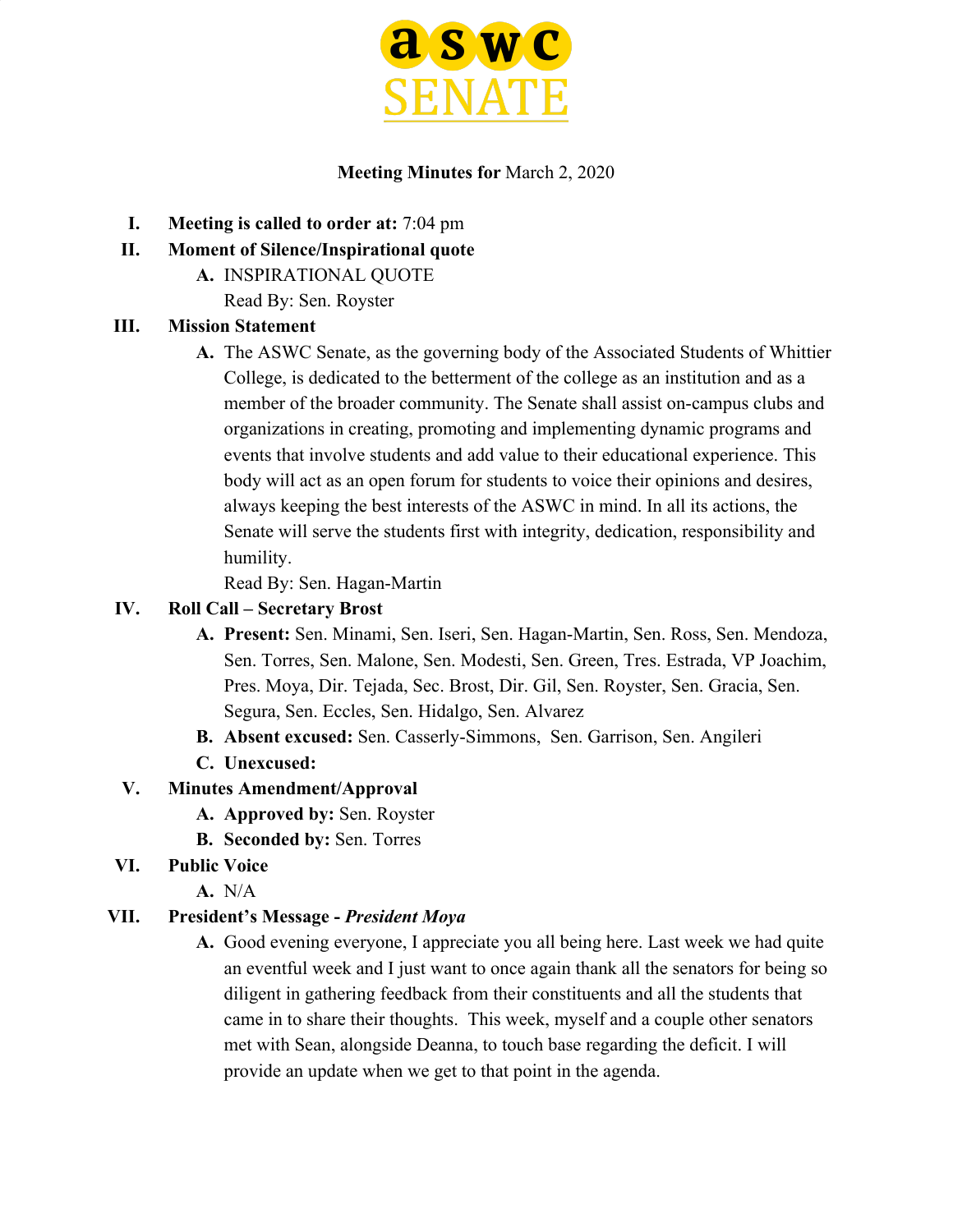

# **VIII. Treasurer's Report -** *Treasurer Estrada*

- **A. General Fund Balance:** \$??
- **B. Operational Account Balance:** \$??
- **C. Reserve Account Balance:** \$34,631.00
- **D. Allocated Thus Far:** \$35,608.48
- **E. First Readings:** \$9,956.62
- **F. Daily Calendar Considerations:** \$0.00

#### **IX. Constituent Reports**

#### **A. Academic Affairs Chair:** *Sen. Minami*

**1.** This past week I reached out to as many constituents as possible to hear how they felt about Whittfest. I also am in communications with IT services to work together to get accessible software for students that's required for class. I went to a meeting with  $D \&$  Destinee this past Friday with Shaun the Controller to better understand our budget. This week I plan on going to the academic senate to hear how my position can get involved.

#### **B. First-Year Class Council:** *Sen. Iseri*

1. N/A

**C. Commuter Representative:** *Sen. Hagan Martin*

 $1$  N/A

#### **D. Residential Hall Representative:** *Sen. Ross*

- 1. I had a meeting last week with facilities and the residential hall department (Sarah Dudley and Joe Harper) that addresses goals one and two of the five goals that the red hall rep has for this semester. After better discussion it became clear that we are taking steps in the right direction. There are currently 8 men working full time for facilities, 8 1/2 if you count the part time worker who is here 3 days a week. There were currently 202 open facilities requests at the time of our meeting. We discussed the new implementation plan of two separate accounts for pulling the requests from, and a student worker through Tina's office to help with the sorting of the facilities requests. Joe is talking to Lafayette about the other three goals that were mentioned and we are working to figure out an implementation plan with the RA's for next year.
- 2. Sen. Garcia: What department does Tina work in and what is her position? Sen. Ross: She works in res life and is above Joe and Allison. Sen. Segura: I am concerned about the benefits the facility people get and if a student works for them.

Sen Ross: Our biggest concern is whether or not a student could work for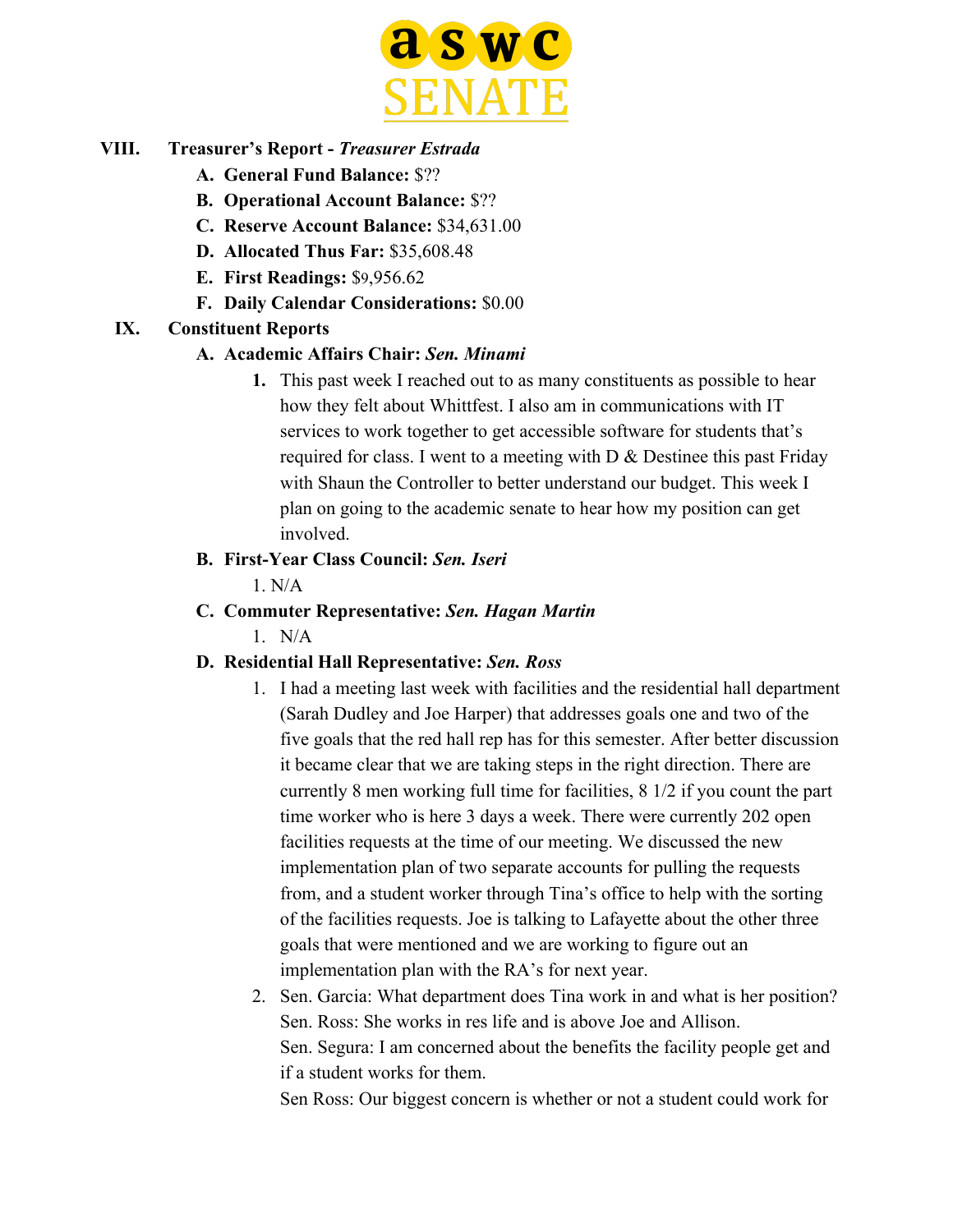

someone since they are third party.

Pres. Moya: They could do a poet internship. This could start next year. Sen. Eccles: Do an update on the requests. Maybe change it from 1 to 5 to what kind of category it is.

Sen. Ross: The issue is, it is a system through their company.

VP Joachim: There do have categories.

Sen. Ross: They told me pretty directly that they wouldn't be able to change the forms. People don't follow what they are really supposed to file for. The first goal is that they are thinking about making it where students could see if their faculties request has been open or closed, next year. The next goal is updating the way housing looks online. Finally, we are trying to look into how much life has left in a building.

# **E. Non-Traditional Student Representative:** *Sen. Mendoza*

- 1. Don't forget about to RSVP for the events that the veterans are putting on this month, they would like large student support
	- a. Mess night March 28th Check-in @4pm Dinner @5pm
- 2. Working with the Career Center on selecting dates for focus groups that will help the college better understand and provide resources for transfer students
	- a. f you know any transfer students please ask them to reach out to me for the dates and times of the focus groups

# **F. Student Body Representative:** *Sen.Torres*

- 1. Currently in the works:
	- a. With Senator Malone and Representative Alveraz, we've scheduled a meeting with Craig Irby to fully explain the concerns with the dietary restrictions for the Muslim students and how we can appeal to to their needs, in conjunction with the plan to bring the gluten free menu to life. However we are currently waiting for Craig to schedule a time so we can bring this concern to light.
- 2. Other reports
	- a. From observing my constituents, I've noticed a small division between the student body. With that I mean that a good amount of students are having mixed feelings about the debacle from last week. My personal observations have shown that students want to have this event but seem increasingly divided about the subject matter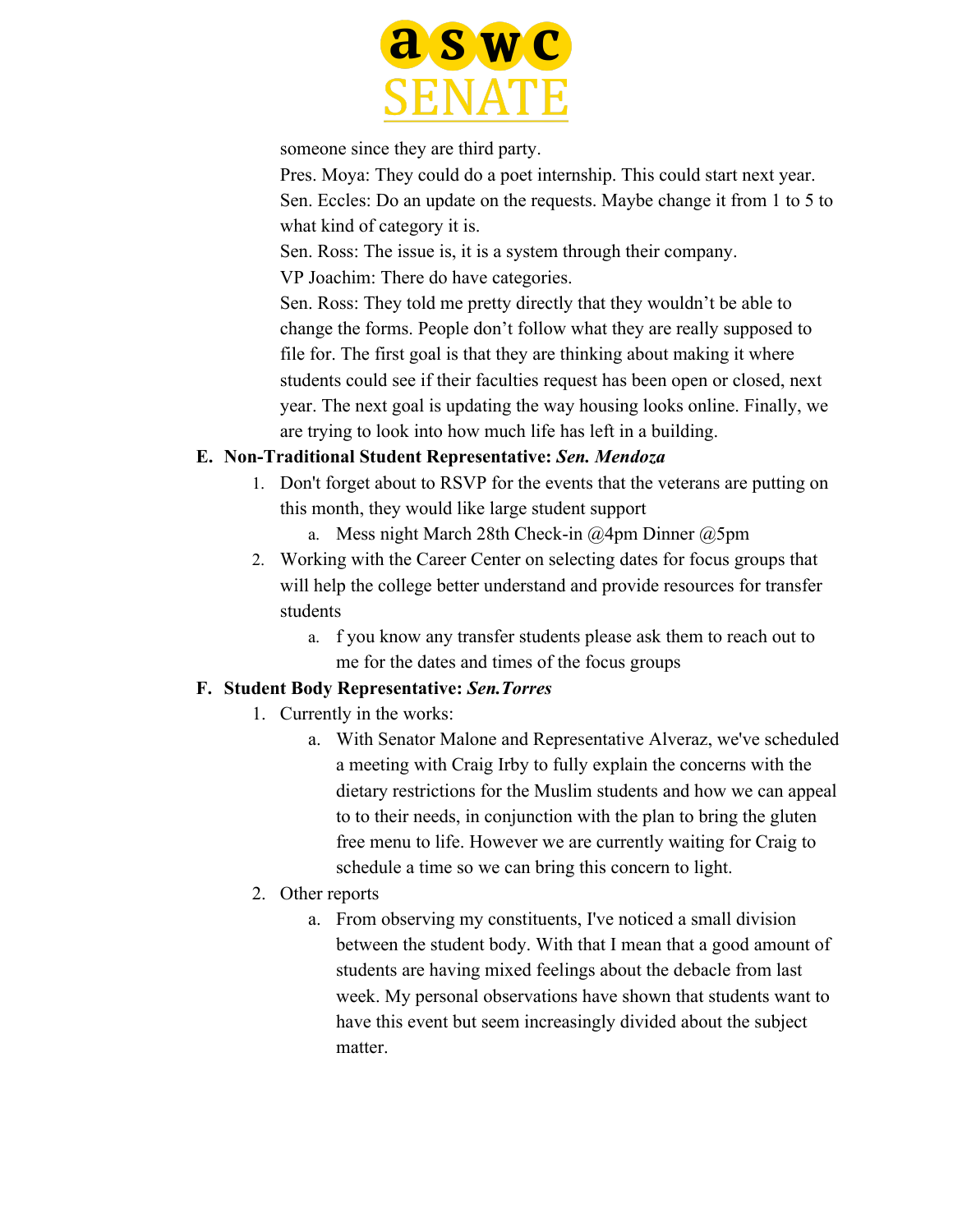

- 3. Announcements:
	- a. Student feedback was today from 12-1:30 in the campus courtyard with free pizza. Hope to you all there!

# **G. Student Body Representative:** *Sen. Malone*

- **1.** Last week I spoke with my constituents about the water filters in each residence hall. I will be checking these, and if they are not all on the green light then I will move forward to get these filters replaced with new ones.
- **H. Student Body Representative:** *Sen. Modesti*
	- **1.** N/A
- **I. Student Body Representative:** *Sen. Green*
	- **1.** N/A
- **J. Inter-Club Council Representative:** *Sen. Royster*
	- **1.** N/A

# **K. Diversity Council Representative:** *Sen. Garcia*

- **1.** We have been finalizing details for DI Week, and will be presenting on Monday requesting funds for DI Week.
- **2.** I met with Shawn, the controller for BoT and he will be presenting a "one time settlement" proposal to the cabinet on wednesday. We expect little resistance to the payment from admin.
- **3.** I met with Journee this past week about the Black listening session that admin had with students to learn how DC can be better allies and support the Black community on campus. One thing I learned was that this session wasn't the first and has been a part of a series of extensive meetings that the Black students have been having w/ admin. The same group of students have been asked to give their free emotional & mental labor to these meetings without any support whatsoever. I would like to propose that senate gives stipends to these students that have been in  $\&$  out of meetings and have been doing a lot of heavy emotional work on behalf of the entire Black community on campus.
- **4.** Sen. Modesti: Do you know how much you are going to give them? Sen. Garcia: I haven't really thought too much into it but I am talking to them.

Sen. Eccles: I am so for this but I think we should figure out where the money is going to come from.

Sen. Hagan-Martin: Are we going to give a stipend to other communties? Sen. Garcia: No, they have talked about this on multiple occasions so we are really putting this forth for this community.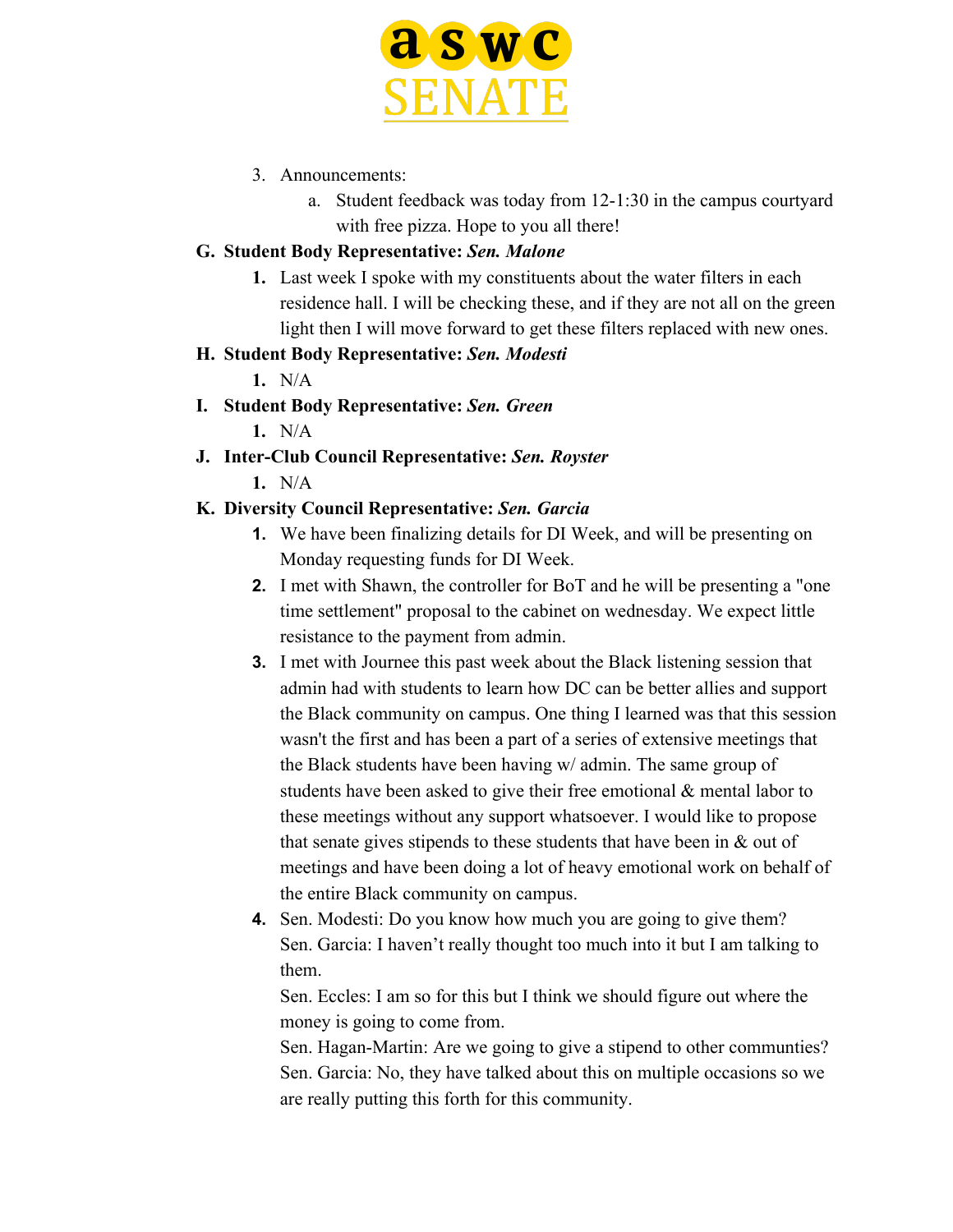

Pres. Moya: This conversation has reoccured multiple times. This institution uses them to promote the school. They don't feel this sense of black community when they get here. So because this is so time consuming and they don't have a lot of resources, they started talking about stipends.

Sen. Modesti: Can you talk more about the listening meetings? Sen. Garcia: They have been closed meetings with black students and admn. They will write up concerns about what they go through on campus. Pres. Moya reads a statement from Journee about the concerns black students face on this campus.

Sen. Eccles: Is Frances going to be running orientation again? Pres. Moya: No, this is going to be put back under the OSE, under Christine.

Deanna: Us as admin are trying to work hard to listen to student's voices. So we are trying to work in collaborating with student's voices. VP Joachim: I think this could come out as a campus betterment project that could possibly come out of the reserve.

- **5.** Deficit Update
	- a) Pres Moya: Sean will be presenting a one time settlement proposal to the executive cabinet on Wednesday, we are hopeful that the cabinet will be receptive to the proposal. Moving forward the OSE will receive monthly account statements for all the club and organization accounts. OSE student staff will then update engage portals so that student leaders can consistently monitor their budgets.

Student staff will also be able to update pending transactions on the portal as they receive reimbursement and check requests. Sean will also be working on giving myself, kole, and jose access to real time updates for all the accounts.

#### **L. Social Justice Coalition Representative:** *Sen. Segura*

**1.** N/A

#### **M. Media Council Representative:** *Sen. Garrison*

- **1.** Qc: printed last issued and we have a new news assistant. Publishing a women's month themed issue.
- **2.** KPOET: continuing to get music and collaborating with ASA for Open mic Night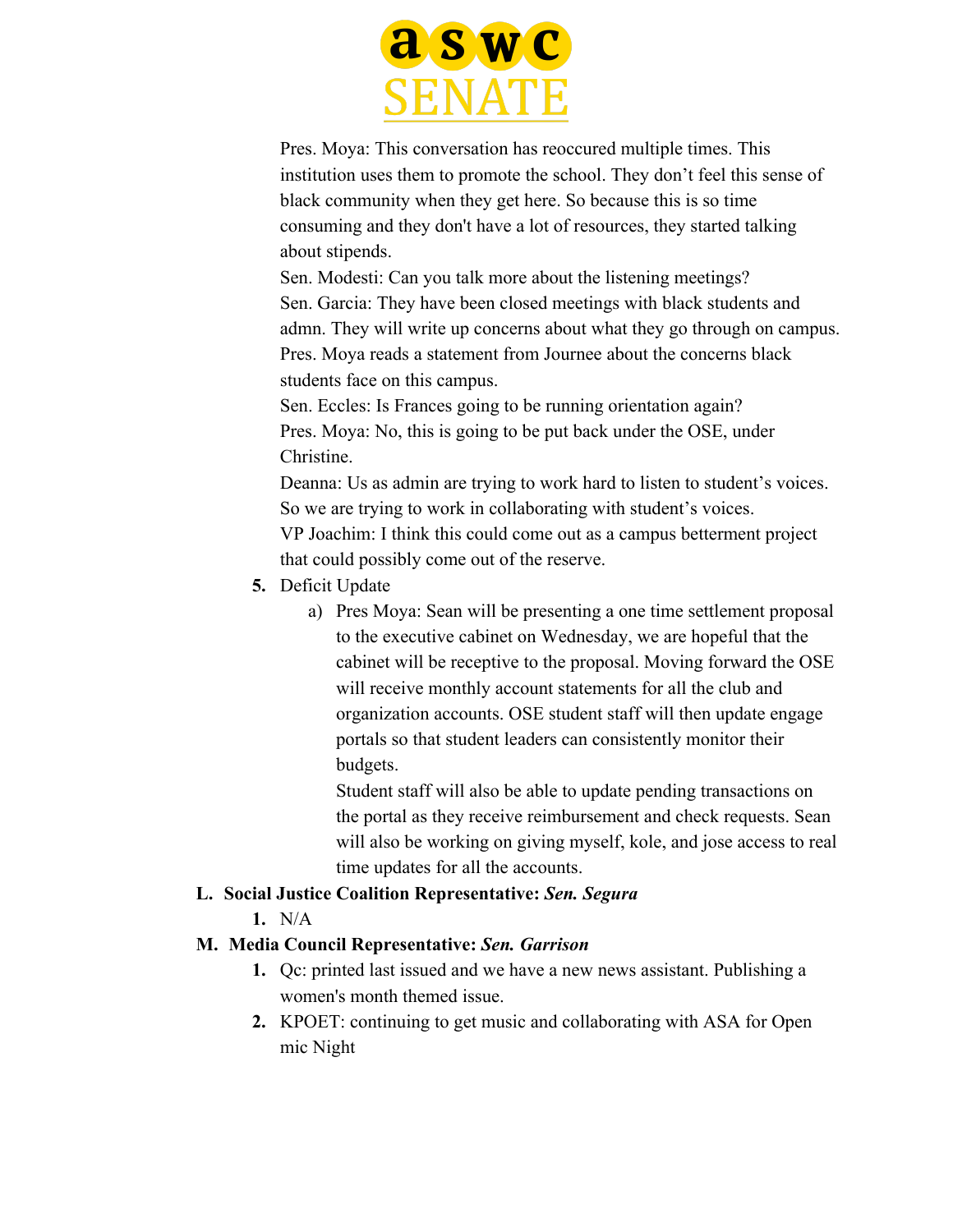

- **3.** WSCN:
	- a) Thursday- baseball and playoff for Women's basketball
	- b) Friday- softball game
	- c) Saturday- double header game for baseball and women's lacrosse
- **4.** This week:
	- a) Tues- men's lacrosse
	- b) Weds- women's lacrosse
	- c) Frid- softball
	- d) Saturday- double header baseball and double header for softball
- **5.** PE: convo, track karaoke, Spanish film, wellness event, accounting presentation, destress video game event, PEnt. art walk, love whittier event.
- **6.** VPS: trained on cinematography, working on movie for screenplay winner, blocking training next, Spanish film festival and will be filming Love Whittier event.
- **N. Poet Student Athlete Leadership Academy Male Representative:** *Sen. Eccles* **1.** N/A
- **O. Poet Student Athlete Leadership Academy Female Representative:** *Sen. Angileri*
	- **1.** Women's Basketball was knocked out of the SCIAC tournament by CMS last Thursday. Teani White and Cali Cubel received 1st Team All-SCIAC recognition.
	- **2.** Women's Swim and Dive finished up their season.
	- **3.** Women's Softball lost their series to CMS 2 games to 1 game.
- **P. Inter-Society Council Female & Male Representative:** *Sen. Hidalgo & Sen. Alvarez*
	- **1.** N/A

#### **X. Committee Reports**

#### **A. Administrative –***Vice President Joachim*

**1.** Administrative Committee met last week to plan the next two events for the Mental Health Initiative. Not all students practice self-care the same way; we discussed a potential collaboration with the Sustainability Club to let students work in the SURF garden. I will be reaching out to Representative Casserly-Simmons about this possible event which will be taking place in late March. We also discussed having a weekly event where Senate could place lawn games and play music in the Upper Quad. We also drafted some potential language for the Constitution distinguishing a petition from an initiative.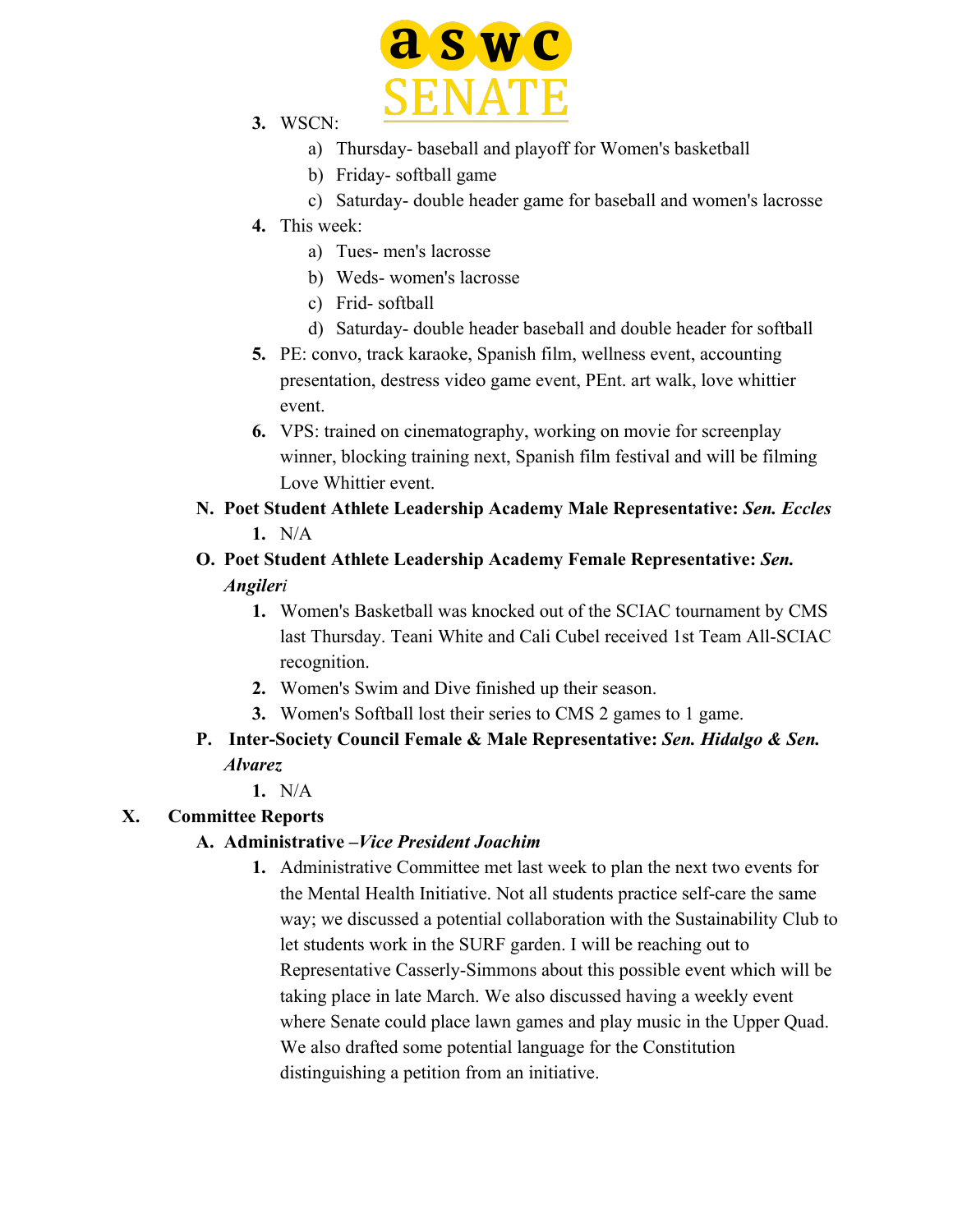

#### **B. Budget-** *Treasurer Estrada*

**1.** Budget committee will meet Tuesday at 12:40pm-1:30pm in the Ose Conference room. Everyone that is signed up will be reminded through the slack app and text.

#### **C. Campus Relations-** *Director Tejada*

1. Campus Relations meets Mondays at 5pm.

#### **D. Elections-** *Secretary Brost*

- **1.** Tomorrow is Super Tuesday!
- **2.** Senate will be tabling outside the CI from 11-1:30pm
- **3.** There will be posters out there that say "I pledge to vote" that students will sign. Candy will be there for those who sign the posters.

#### **E. Program Board –** *Director Gil*

- **1.** Happy Monday everyone! I wanted to thank you all for your work last week and for going out to gather feedback from your constituents about Whittfest.
- **2.** On March 11th, we will be having a Pi Day pick me up starting at 11:30 am in the Upper Quad. There will be pizza and refreshments.
- **3.** Follow the Program Board on instagram @programboad wc to stay up to date about our events and to leave your feedback for upcoming events!

#### **F. Advocacy-** *President Moya*

**1.** So in addition to preparing for the meeting with Sean, we also discussed next steps with our conversation regarding support for international students and the interfaith space. As I mentioned last Monday, we learned that other administrators were already working on this same issue. Kerry Gonzalez and Sal Johnston had already begun speaking to international students and exploring the possibility of establishing an interfaith space. Last week, Deanna was able to touch base with Kerry and allow us to all get on the same page and continue the conversation and initiative collaboratively. Kerry Gonzalez is currently in the process of setting up a small feedback forum with international students with myself, the rest of the advocacy committee, Deanna, Kerry Gonzalez, and a few other administrators. The purpose of this is to just gain a better understanding of all the concerns that international students may have and learn how we as senate and the department of student life can better support this group of students. After this feedback forum, there will be a follow up meeting with Sal Johnston where we review and discuss all the feedback received and discuss next steps. After these initial conversations, advocacy committee will hold a larger feedback forum open to the entire student body, both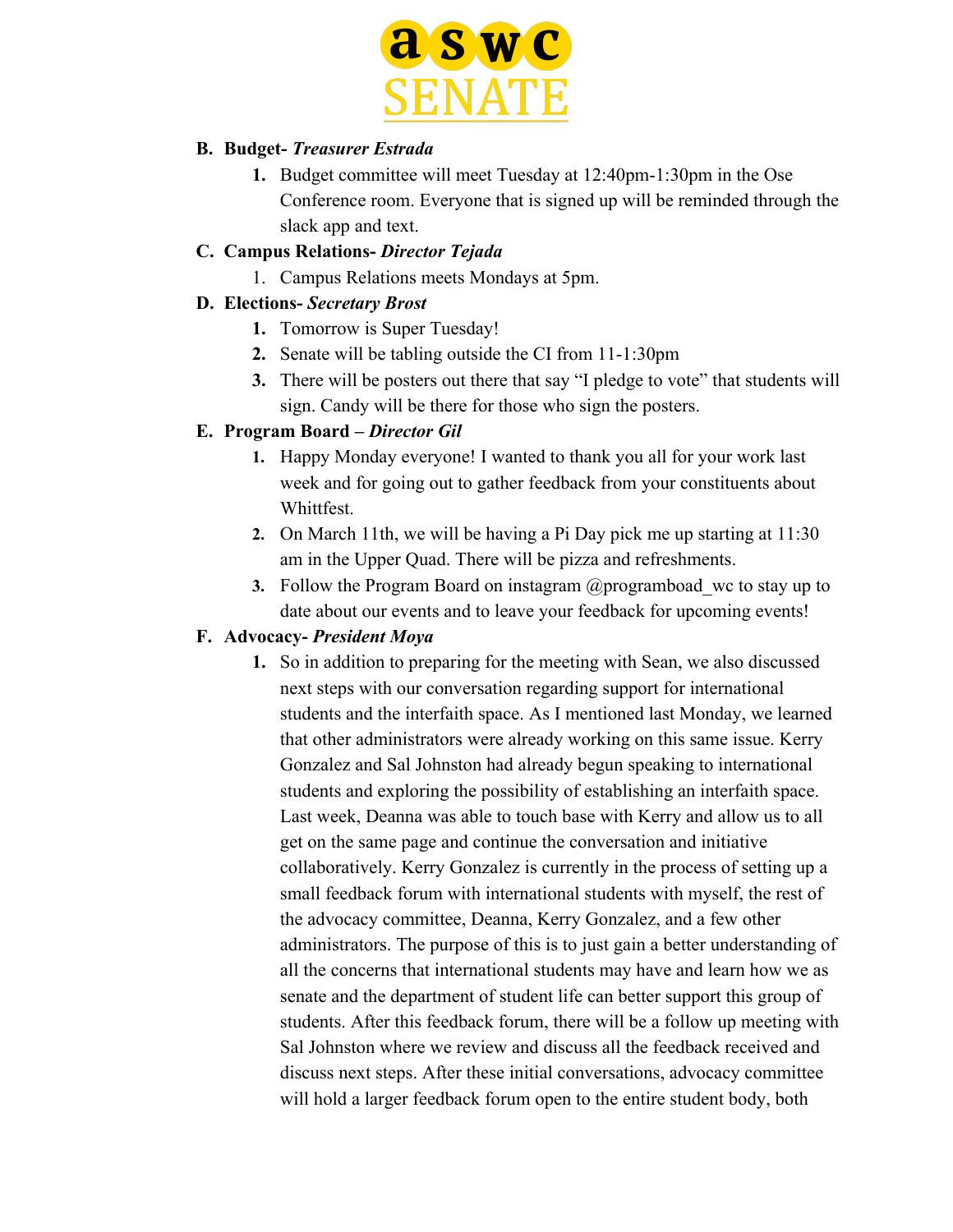

international and domestic students to specifically discuss the interfaith space and gain a better understanding as to how to ensure that this space is equitable and accessible to all students.

#### **G. Culinary-** *Sen. Malone & Sen. Torres*

**1.** N/A

#### **H. Student Feedback Committee-** *Sen. Modesti*

- 1. We had the student feedback forum today.
- 2. Had 20-25 students come.
- 3. A lot of feedback was about Whiffest clarification.
- **I. Student Finance Committee-** *Tres. Estrada*
	- $1$  N/A

# **J. Environmental-** *Sen. Casserly-Simmons*

- **1.** Continued work on the action bill. We are drafting it throughout the next couple of committee meetings.
- **2.** Committee meetings are Tuesday's at 6 in the senate office
- **3.** Bike program is still being developed. Waiting on responses from other schools regarding a few questions
- **4.** Two other small bills in the works
- **5.** Plate Waste Educational Program. First session went well. There was just over 155Lbs of food waste from breakfast and lunch in one day.

# **XI. First Readings**

# **A.** *DI Week 2020:*

- **1.** The reps from Diversity Council have come in asking for
- **2.** The presentation is Diverse Identities week.
- **3.** March 25- April 1
- **4.** 14 events and 12 events have been planned by DC clubs
- **5.** Last year, there were only 9 events.
	- a) Both new co-chairs
	- b) Not a planning structure
	- c) Partnered with VPS
	- d) Co-sponsored IPS
	- e) Students wanted more promoting and events for the week.
- **6.** First event: Dinner with the Pres.
	- a) March 25 at Wardman house.
	- b) TBD on the Time
	- c) Cost \$0.00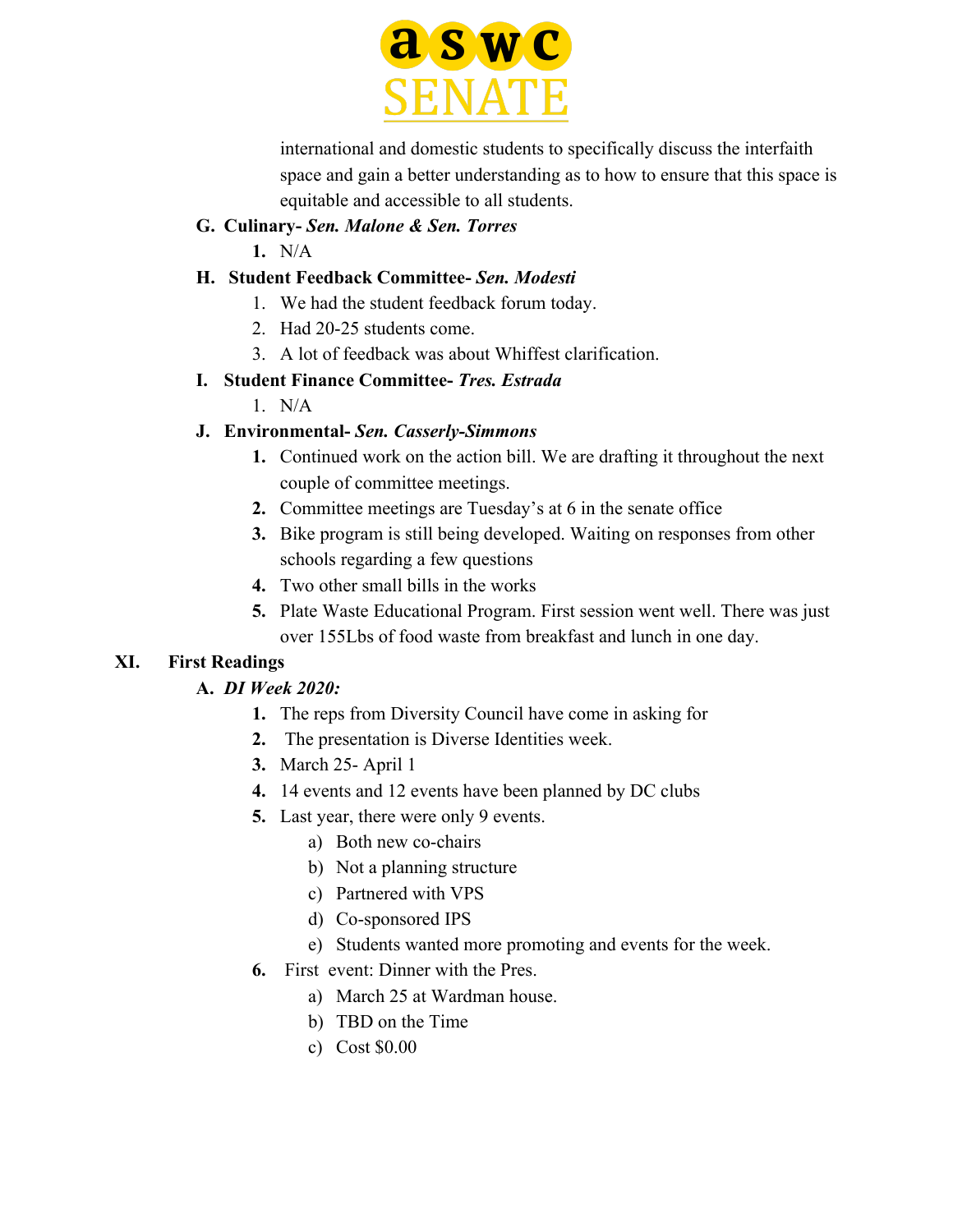

- **7.** Black Students, Staff & Faculty Mixer
	- a) Hosted by DC
	- b) March 26 (4:30 -6pm)
	- c) Cost: \$600 of food and drinks
	- d) Hartley House
- **8.** Poetry Session and Slam
	- a) Hosted by TOBGLAD
	- b) March 26
	- c) With be in Harris A
	- d) Cost: \$155 for food, drinks, and art supplies.
- **9.** Haku Lei Worship
	- a) Hosted by Hawai'i Club
	- b) March 27
	- c) Dezember House
	- d) Teaching students how to make lays
	- e) Cost: \$363 for Flowers from Hawaii, food, and drinks
- **10.** Asian Night
	- a) Hosted by Asain Student Association
	- b) March 27 (5-8pm)
	- c) Campus Courtyard
	- d) Displaced Dinner
	- e) Working with KPOET
	- f) Students will be allowed to perform the events.
	- g) Cost: \$1,825.00 for drinks, food, art supplies, and raffle items.
- **11.** International Club Dinner
	- a) Hosted by International Club
	- b) March 28 (5-7pm)
	- c) Greenleaf Thai in Uptown
	- d) For about 20 people (\$20 per person), Cost: \$500
- **12.** Definitions of God
	- a) Hosted by Fellowships of Christian Athletes
	- b) March 30 (12-1:30pm)
	- c) Tabling outside the CI
	- d) Getting the word out of the club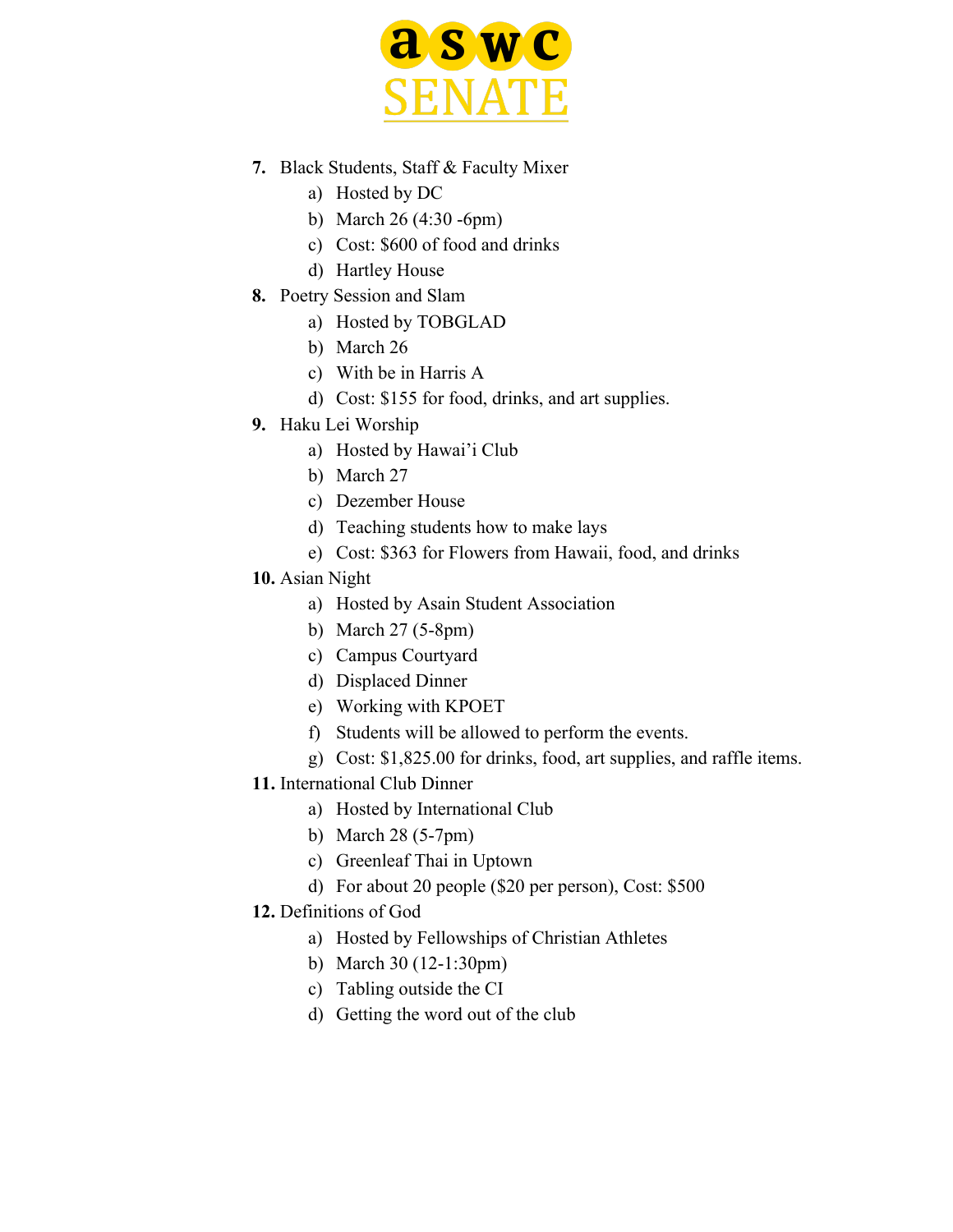

- **13.** Indigenous Circle of Wellness
	- a) DC partnering with the OEI
	- b) March 30 (4:30-6:30pm)
	- c) Villalobos
	- d) Monique Castro will be there for an indigenous 101 workshop
- **14.** Film Screening: *The Chronicles of Narnia*
	- a) Hosted by CRU
	- b) March 30 (7-9pm)
	- c) SLC 204
	- d) Cost: \$400 for snacks and screening rights.
- **15.** Rev. Rhina Ramos Speaker
	- a) Hosted by First Gen. & Allies, partnering with the Palmer Society
	- b) Cost: \$128.62 for food, drinks and gift for speaker
- **16.** Film Screening: *American Tail*
	- a) Hosted by Jewish Student Association
	- b) March 23 (8-10pm)
	- c) Hoover 100
	- d) Cost: \$125 for screening rights and food
- **17.** Thriving Authentically
	- a) Hosted by the OEI and Career Center
	- b) Partnering with DC
	- c) April1 (12:30-2:30pm)
	- d) Library
- **18.** El Baile
	- a) A dance hosted by MEChA
	- b) April 1 (5-7pm)
	- c) Club 88
	- d) Cost: \$330 for snacks, drinks and a photo booth
- **19.** Two Spirit Speaker (Still TBA)
	- a) Hosted by UIPN
	- b) Cost: \$230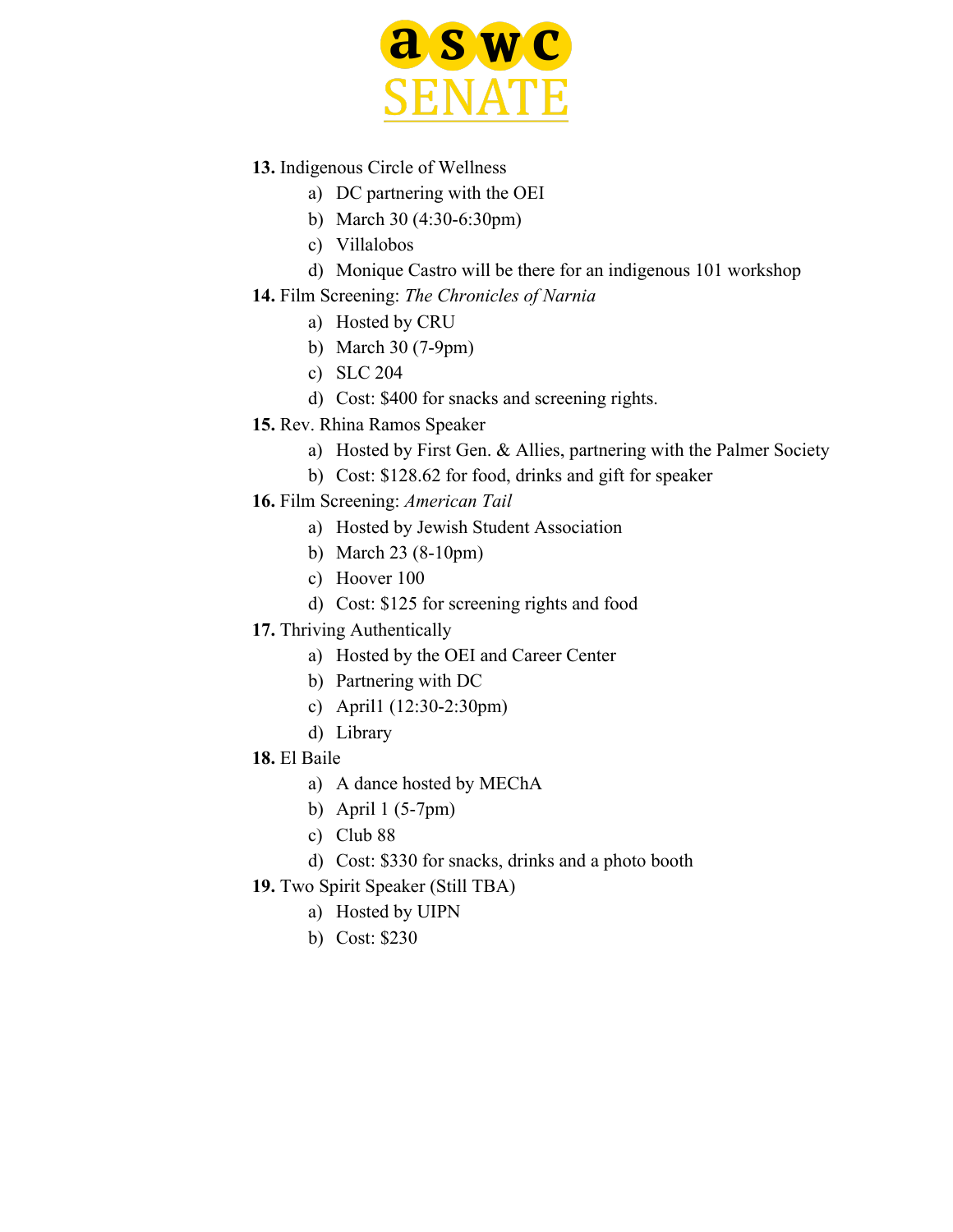

- **20.** All together \$4,856.62
	- a) DC Clubs have been planning to keep costs low
	- b) Some clubs are using the \$200 they get at the beginning of the Semester
	- c) Advertising Plan: Promoting the day before and right after they get funded.
	- d) "We need events to promote diversity and foster community"
- **21.** Sen. Minami: So for the poetry event, are there going to be vendors? Rep.: That is something that we have been talking about. We are definitely pursuing it.
- **22.** VP Joachim: This reading will be moved to next week.

#### **B.** *Model United Nations Conference:*

- **1.** The president from Model UN club has come in asking for \$5,100.00
- **2.** This year is the 50th year that Whittier has attended the conference but it is overall the 70th year of the event.
- **3.** Whittier is hosting the event
	- a) Alum, mics and advistors are what they are in charge of.
- **4.** Raised about \$7,000 in alum foundations.
	- a) Been fundraising since October
- **5.** They need a speaker and have to pay for their hotel room
	- a) They also pay for the alum hotels as well.
- **6.** The hotel cost is \$170 per student
	- a) The student have to stay at that specific hotel
- **7.** Total request is 30 students x \$170.00= \$5,100
- **8.** Students have to pay for their food and delegate fees for the conference as well.

a) It charges their student account.

**9.** Sen. Garcia: Could you explain why you all have to stay at that specific hotel?

Rep.: If you are participating at that conference, you have to stay at that hotel. We would also have to pay for the rate of four or five nights the student is staying there, instead of one night. Most students stay three nights.

Sen. Minami: I am really excited that you all have some into the Senate and are requesting money from the Senate.

Rep.: Part of hosting the conference is that we are the ones who bring a huge chunk of the research. It is an honor. People will be writing their